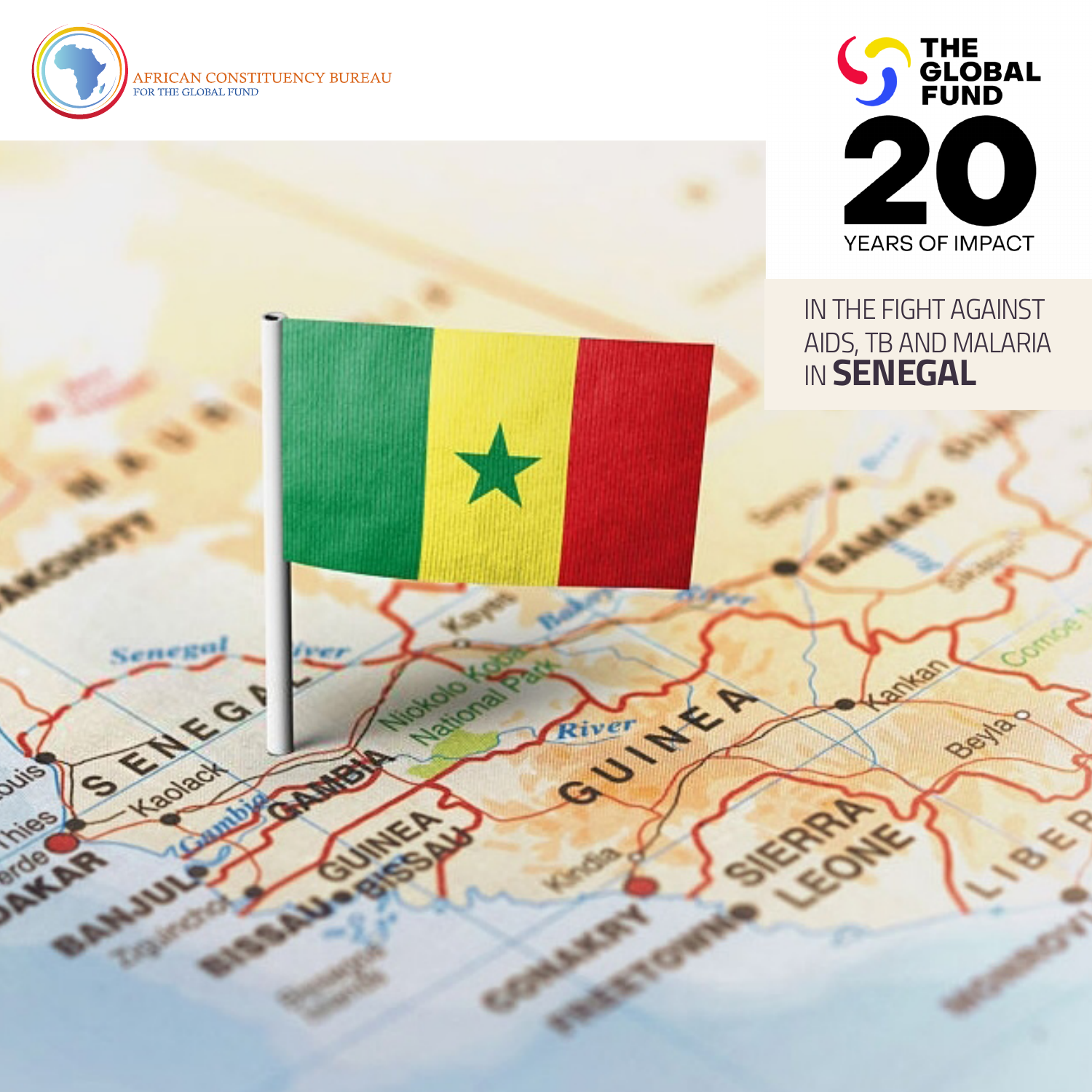## **INTEGRATING GENDER, HUMAN RIGHTS AND EQUITY TO IMPROVE**  ACCESS TO HIV/AIDS SERVICES

**Senegal has invested in programmes to break down gender and human rights-related barriers with support from technical and financial partners. This approach is part of the "Breaking Down Barriers" initiative, which involves 20 countries, including Senegal. It is under this framework that inequalities and barriers related to Human Rights, gender and age that hinder access to services were assessed.**

*The main barriers identified include:*

- *Discriminatory behaviour, violence against key populations and people living with HIV*
- *• Gender inequalities resulting in the vulnerability of women and transgender people and the feminisation of the disease*
- *• Geographical (accessibility), financial (cost) and social (poverty) barriers combined with ARV stock-outs*
- *Laws and social norms that are unfavourable to adolescent sexual and reproductive health (SRH)*
- *• Negative stigma and judgmental attitudes of service providers towards adolescents*
- *• Legal barriers related to the age at which testing can be carried out (16 years).*

**Consequently, Senegal validated a five-year plan (2021- 2025) for a comprehensive response to Human Rights barriers that hinder access to HIV and TB services. The five-year plan, which is currently being implemented, covers four major objectives:**

*1) Key and vulnerable populations are equipped, protected and actively involved in the defence of human rights.*



- *2) Interlocutors of key and vulnerable populations are sensitised, empowered and committed to the promotion of human rights*
- *3) Reduce inequalities and gender-based violence.*
- *4) Ensure the coordination, promotion and monitoringevaluation of the five-year plan.*

## **RECOMMENDATIONS ON THE WAY FORWARD:**

- *1. Protection, security, motivation and retention of stakeholders, including health mediators, to continue outreach activities;*
- *2. Revision of programmes by adjusting them to the actual dynamics of the epidemic and to interventions that have proven to be effective;*
- *3. In-depth reflection on the social and political forces and risks that may hinder the implementation of projects/programmes targeting key populations;*